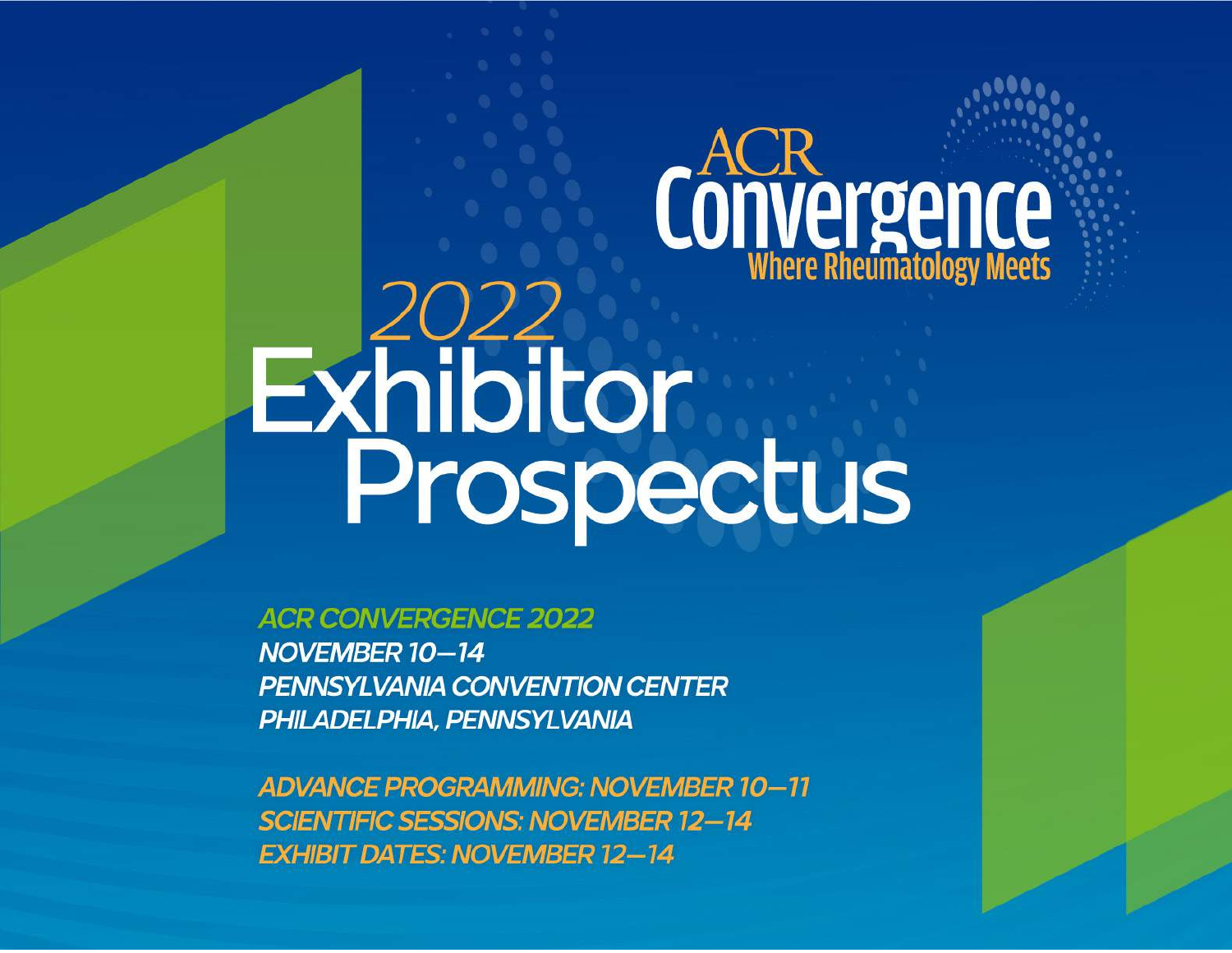### **ACR Convergence, the world's premier rheumatology**

**experience,** is where thousands of rheumatologists and rheumatology professionals come together to network and get the latest scientific information in the field. Since 1934, the ACR has hosted more than 85 annual meetings. In the past five years alone (2016-2021), the ACR has welcomed more than 91,000 rheumatology professionals to the event, in person and virtually.

ACR Convergence 2022 will be held November 10-14 at the Pennsylvania Convention Center in Philadelphia, Pennsylvania. The meeting will be hosted in person, with opportunities to view content virtually and on demand.

*We look forward to having your company join us in person in Philadelphia and virtually this fall!*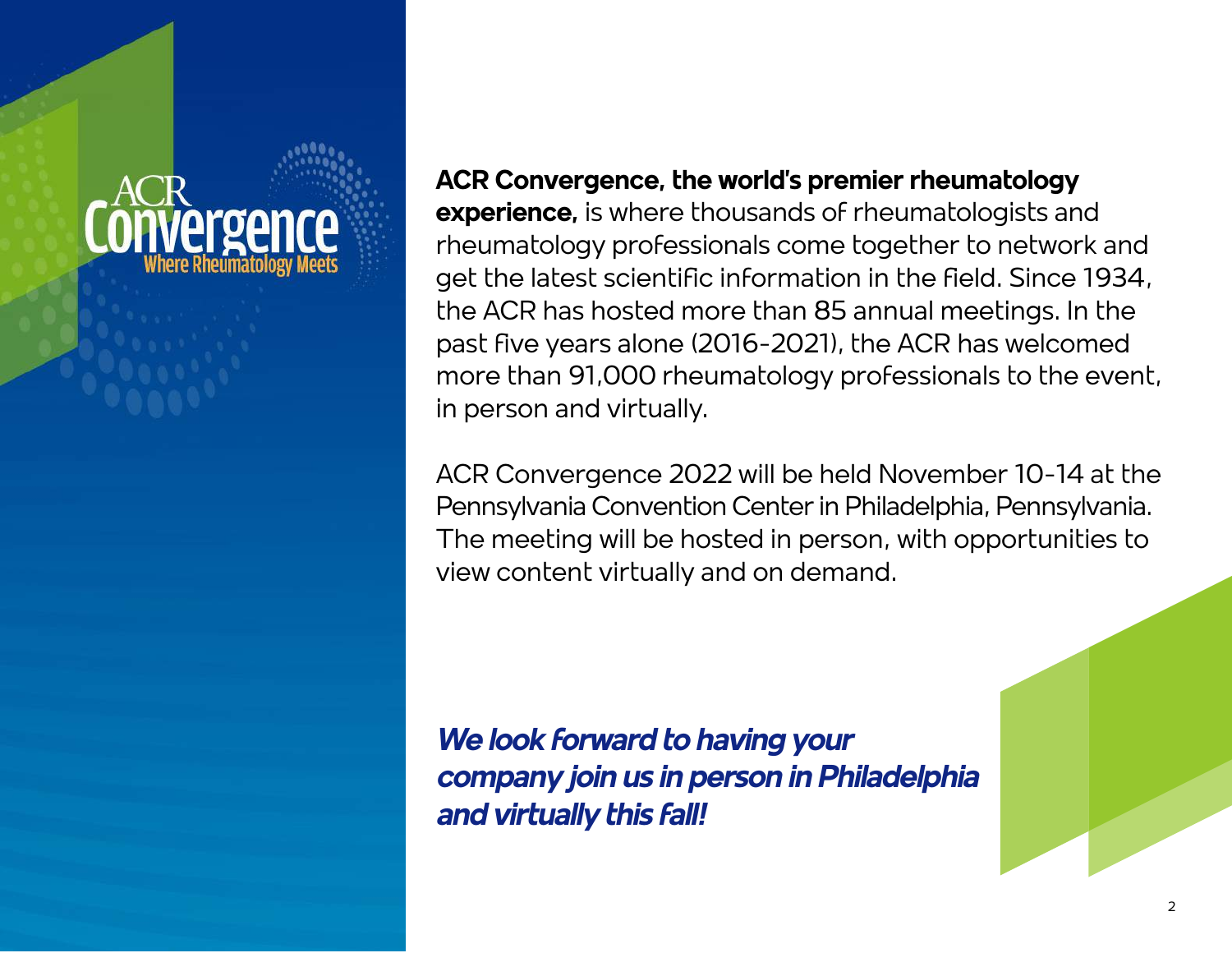### èrgence Where Rheumatology

### *2021 Attendee Demographics*

#### YEAR OVER YEAR ATTENDANCE 2016-2021



### *For complete demographics, please view 2021 attendee [demographics.](https://www.rheumatology.org/Portals/0/Files/Annual-Meeting-Attendee-Demographics.pdf)*

*\*Note: Due to COVID-19 restrictions, in-person attendance for ACR Convergence 2022 is limited to a maximum of 5,500 attendees. As we get closer to the meeting dates, this will be reevaluated.*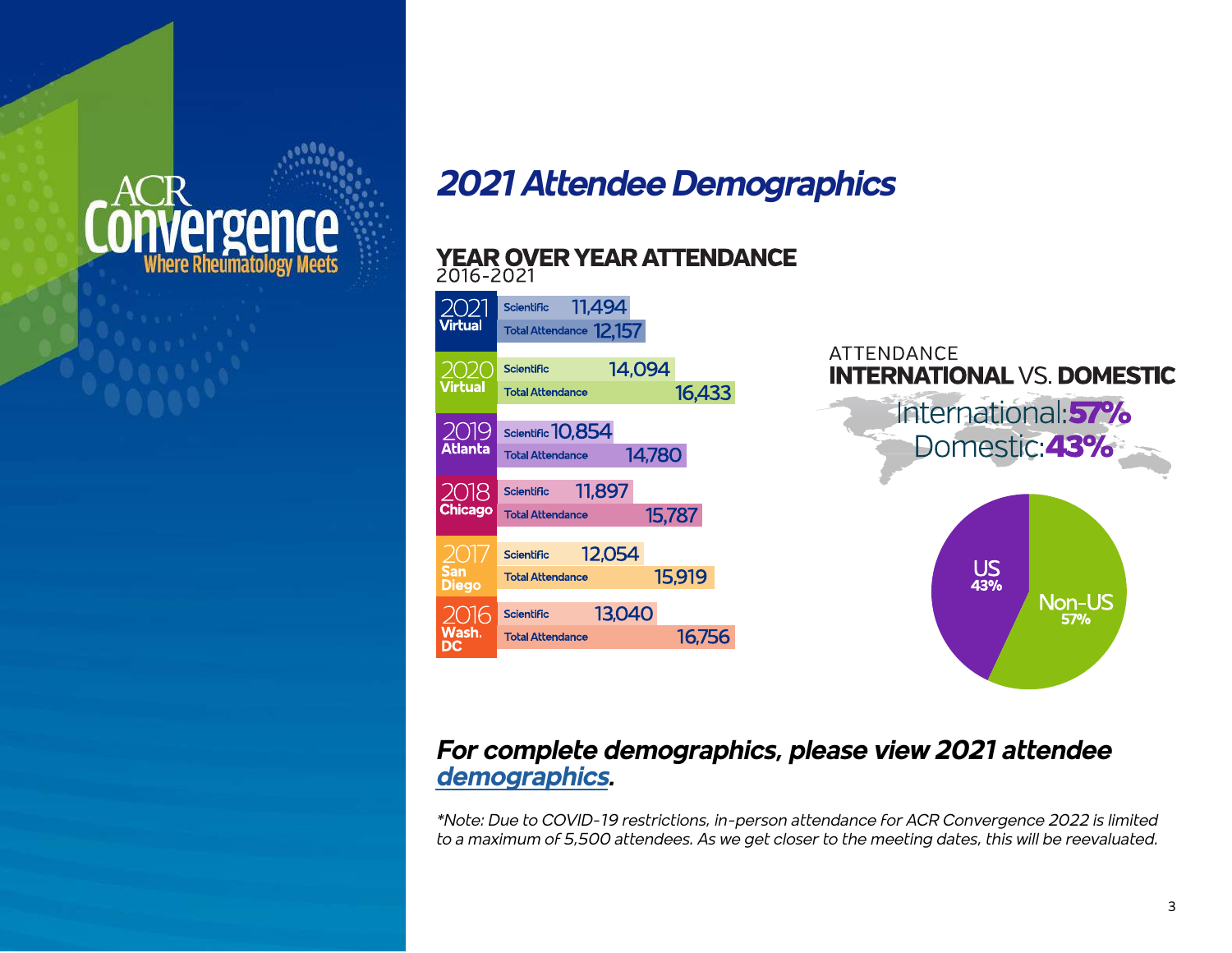### ρισρ

### *Opportunities to Support ACR Convergence 2022*

**This year, we have several opportunities for your company** to get in front of thousands of rheumatology professionals. With our return to in-person meetings, the Exhibit Hall is back and ready for you!

**In addition to booths in the Exhibit Hall,** we are offering numerous sponsorships (e.g., banners, floor decals, clings, etc.), Innovation Theater, Industry-Supported Sessions, and advertising opportunities, all designed to help increase your corporate visibility at the meeting, raise awareness of your current product offerings, and drive attendees to your booth. This year, expect to:

- **Increase brand or corporate visibility** with banners or clings in high-traffic areas of the convention center.
- **n Support in-person attendees** by sponsoring a key attendee amenity, such as the attendee lounge, wayfinders, or shuttle busing.
- **E Advertise in [ACR Convergence Today](https://www.acrconvergencetoday.org/), the official ACR Convergence**  news source, and cross-promote your meeting activities through meeting ads, sponsorships, out-of-home marketing tactics, or other marketing avenues.
- **n Rent the attendee mailing list** to reach thousands of attendees before, during, and after the meeting.
- **n Enhance your exhibitor listing** in the official ACR Convergence app or sponsor the entire app, one of the most highly rated meeting amenities.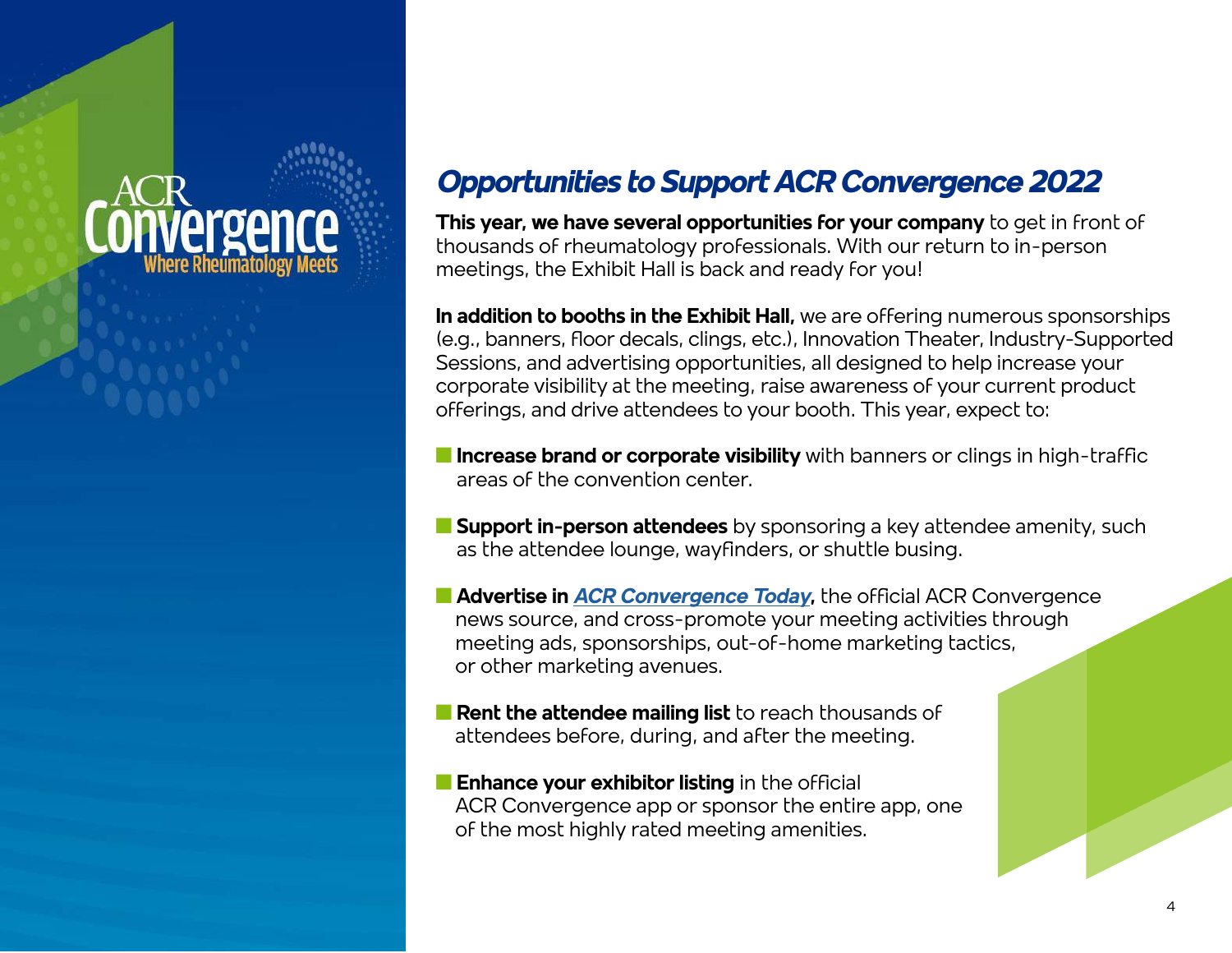### *rergence* Where Rheumatology

### *Exhibitor Opportunities*

**An in-person Exhibit Hall is back,** giving you the opportunity to interact with a global audience of rheumatology professionals and extend your brand recognition.

### **Exhibit Hall Dates and Hours**

**Saturday, November 12:** 11:00 AM–5:00 PM **Sunday, November 13:** 9:00 AM–5:00 PM **Monday, November 14:** 9:00 AM–3:00 PM

### **Benefits to Exhibiting**

- **n Listing in the commemorative edition of ACR Convergence Today, the ACR** Convergence app, and the virtual meeting platform
- **n** Unopposed Exhibit Hall and Poster Hall hours:
	- $\Box$  Saturday, November 12: 1:00–3:00 PM
	- $\Box$  Sunday, November 13: 9:00–10:30 AM and 1:00–3:00 PM
	- $\Box$  Monday, November 14: 1:00–3:00 PM
- **n** Five complimentary exhibitor badges per 10' x 10' booth
	- $\Box$  Exhibitor badges provide access to all scientific sessions (CME cannot be claimed with an exhibitor badge)
- **n Renting an exhibitor suite and meeting rooms in the convention center**
- **n** Booking affiliate event space at an official ACR hotel
- **n Hosting an Industry-Supported Session**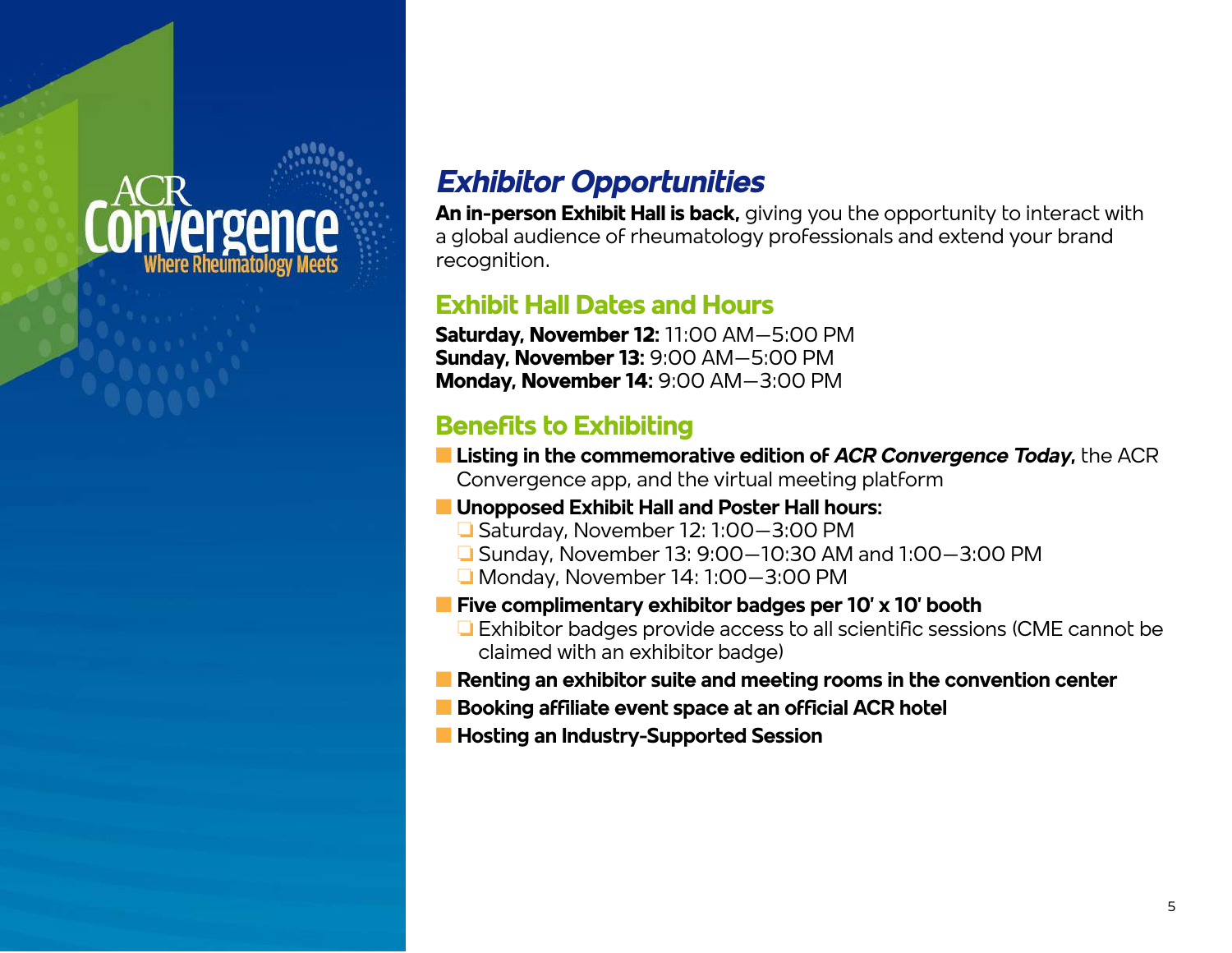### *rergen*

### **Exhibit Space Rates**

- **n Inline 10' x 10' Booth:** \$4,200
- **n** Corner 10' x 10' Booth: \$4,400
- **Island Booth:** \$44/square foot
- **n Nonprofit 10' x '10 Booth:** \$1,000\*

As part of your exhibit booth, your company will receive a listing in the virtual meeting platform and the meeting app.

#### **Nonprofit organizations/governmental agencies will receive the following with their booth space purchase:**

- $\blacksquare$  10' x 10' booth space
- Side and back drape
- **n** Carpet
- **n** One identification sign
- **n** One 6' skirted table
- **N** Wastebasket
- $\blacksquare$  Two side chairs

*\*Each nonprofit/governmental agency can reserve one 10' x 10' booth at a discounted rate of \$1,000. Additional booths may be purchased at the regular published rate. There will be an area reserved in the Exhibit Hall for nonprofit organizations/governmental agencies. Booths at the nonprofit rate will be placed at the discretion of the ACR. The discounted rate is only available to nonprofit organizations/governmental agencies (IRS Tax Code 501[c][3]). Organizations applying for exhibit space at the nonprofit organization/governmental rate must submit their letter of determination from the IRS with their application. Booths will be allocated at the discretion of the ACR.*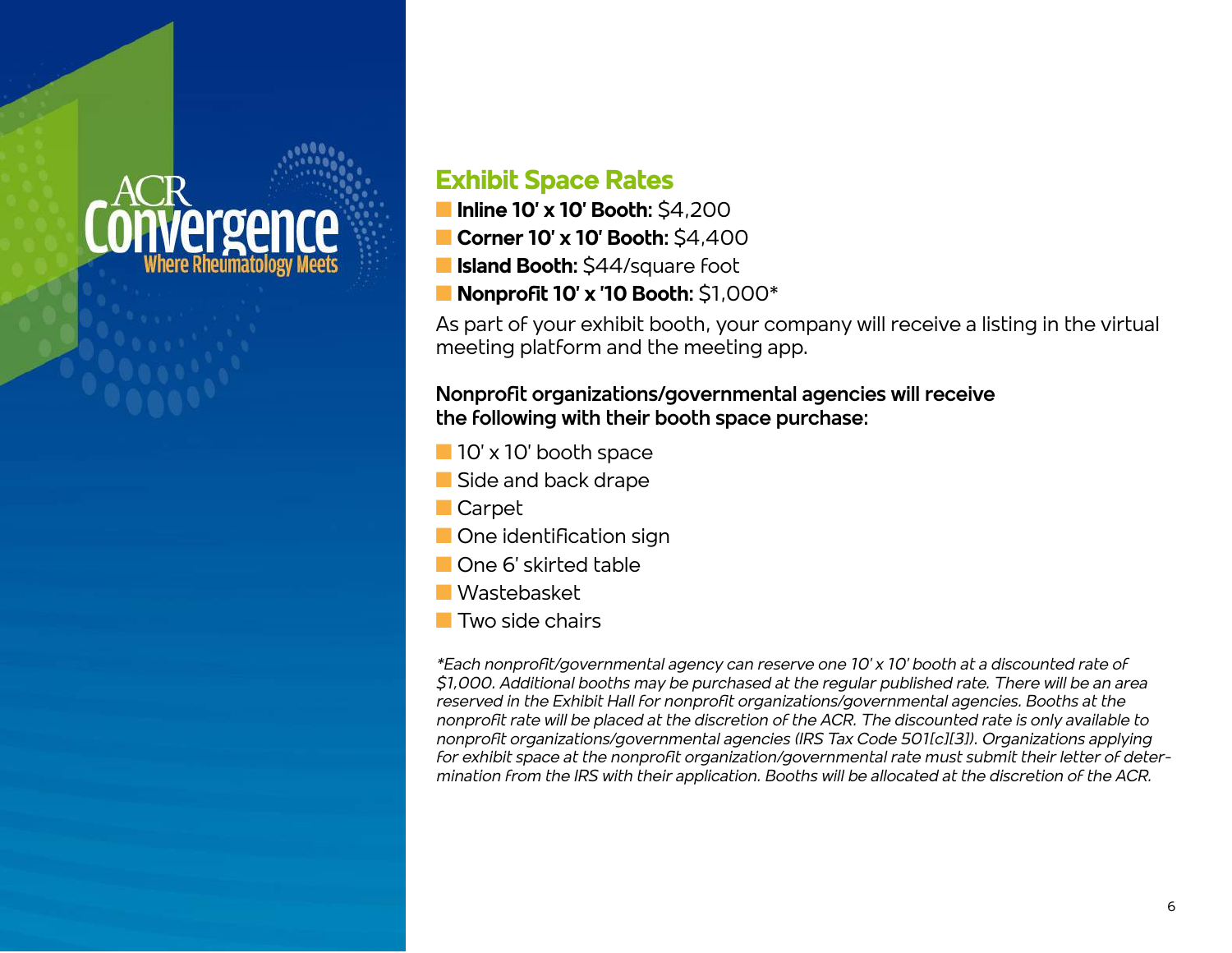### **Prger**

### **Eligibility**

### **All exhibitors must meet the following qualifications:**

- **n All products and services exhibited** must be of professional and educational interest or benefit to attendees and related to the field of rheumatology.
- **Exhibitors must agree to comply** with the ACR rules and regulations governing the annual meeting.

**If applicable, all products and services** must meet FDA requirements.

*The acceptance of a product or service for exhibition does not in any manner constitute an endorsement by the ACR, the ARP, or the Rheumatology Research Foundation. All new exhibitors are required to submit a peerreviewed article with their application and must be approved by the ACR Committee on Corporate Relations.*

*The ACR reserves the right at its sole discretion to refuse any application based on ACR polices, rules, and regulations.* 

### **Space Assignment**

- **Exhibitors are assigned booth space** based on priority points. Each company is allocated one priority point per year of exhibiting.
- **n [Applications](https://acr22.exh.mapyourshow.com/6_0/boothsales/index.cfm?) submitted by** the Friday, April 22, 2022, priority points deadline will be assigned space using the following criteria:
	- 1. **Corporate donor status,** including Corporate Roundtable membership as of Wednesday, March 30, 2022
	- 2. **Number of priority points**
	- 3. **Date/time order the application is received.** Applications received by Friday, April 22, 2022, will receive an email confirmation of booth assignment by Friday, May 20.
- **n Applications received after** Friday, April 22, will be assigned space in the date/time order the applications are received.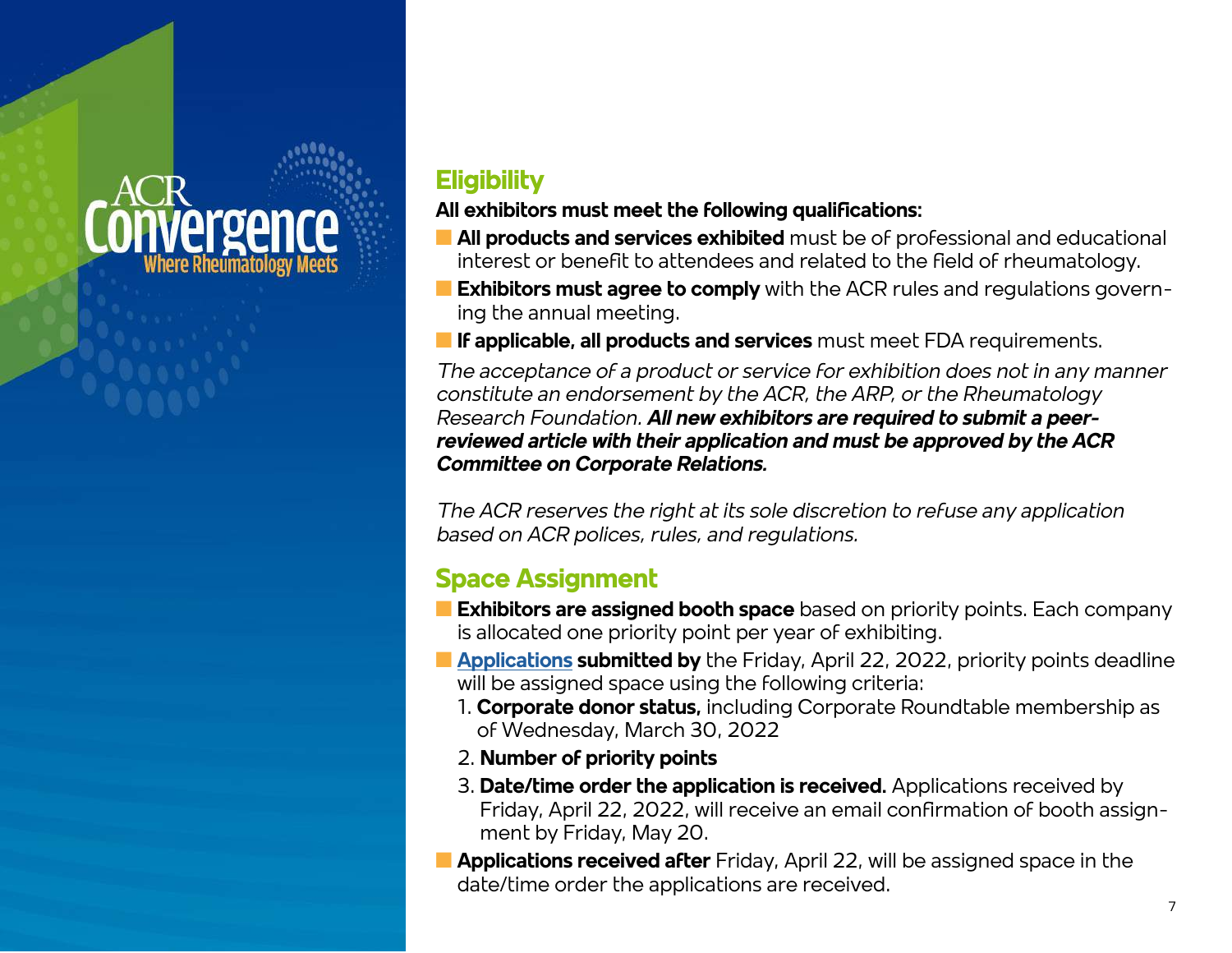# ρισρι

### **Refund/Cancellation/Downsizing**

**Cancellations and space reduction** must be submitted in writing to **[Kelli Wondra](mailto:KWondra%40rheumatology.org?subject=)** by Thursday, May 26. There will be a 50% penalty for cancellations made between Friday, May 27, and Thursday, June 30. Cancellations made after Thursday, June 30, are not eligible for a refund. All cancellations are subject to a \$275 processing fee per 10' x 10' booth canceled.

### **Setup**

### **Targeted Move-In Dates/Times:**

- Tuesday, November 8: 10:00 AM–5:00 PM
- Wednesday, November 9: 8:00 AM-5:00 PM

### **Regular Move-In Dates/Times:**

- Thursday, November 10: 8:00 AM–5:00 PM
- Friday, November 11: 8:00 AM–5:00 PM

Setup will be based on a targeted floorplan that will be available in the exhibitor services kit.

*\*All booths must be set up by 5:00 PM on Friday, November 11.* 

### **Dismantle**

Dismantle cannot start prior to the close of exhibits on Monday, November 14, at 3:00 PM. Dismantling or tearing down exhibits prior to the official close of the exhibition is prohibited and will result in a loss of priority points. Dismantle must be complete by Tuesday, November 15, at 4:00 PM.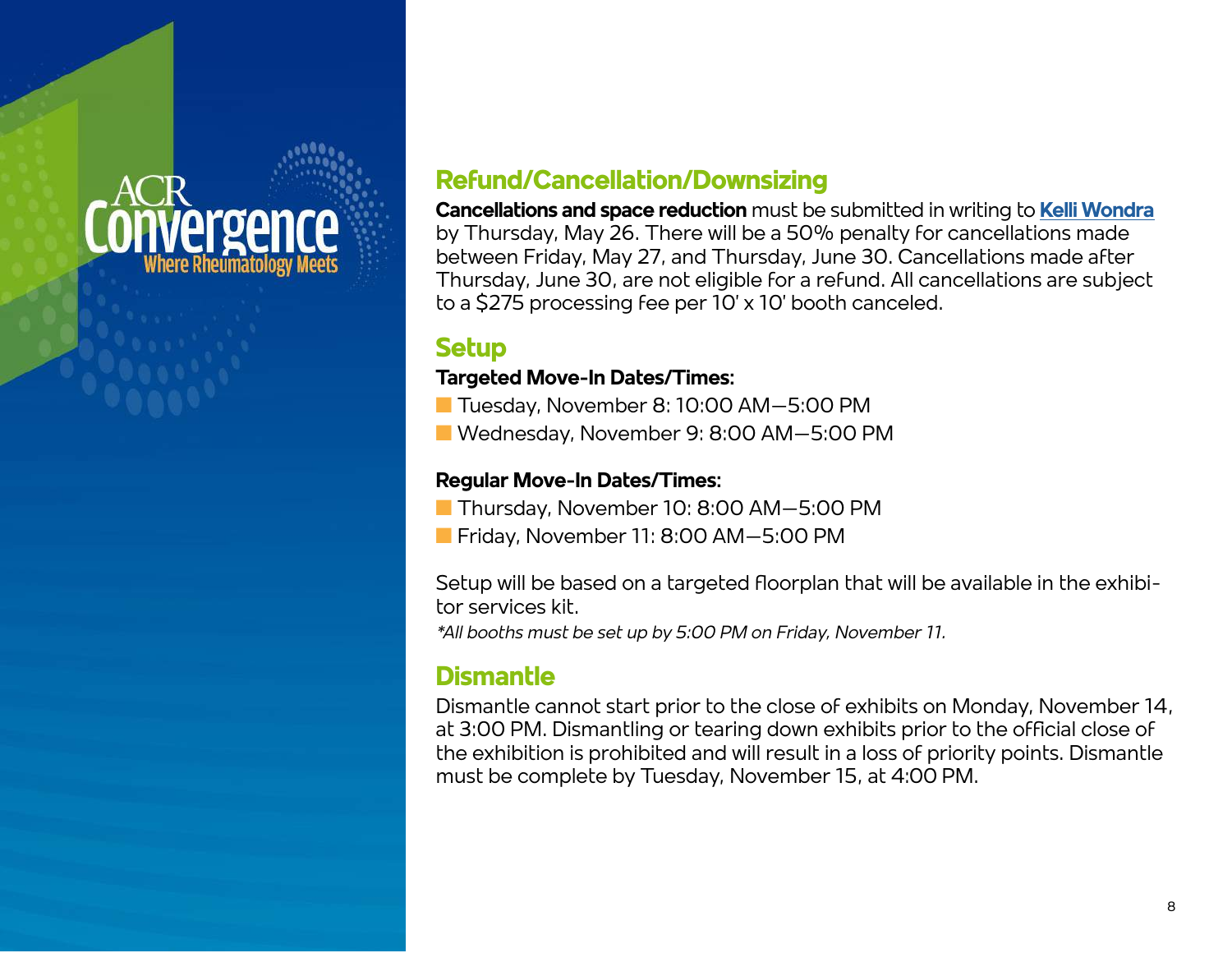### **Preen**

### **Meeting Space**

**Meeting space is in high demand during ACR Convergence.** Exhibitors have the exclusive opportunity to secure meeting space at the convention center or at one of the official ACR hotels.

### *Convention Center Meeting Space*

There are two options for meeting space within the convention center: exhibitor suites or meeting rooms. These areas can be used to host small staff meetings, as an exhibitor lounge, or to meet privately with attendees. Educational sessions may not be held in an exhibitor suite or meeting room. Food service must be coordinated through the convention center caterer.

### **Exhibitor Suites**

Exhibitor Suites are located in the Exhibit Hall. They are available for use during Exhibit Hall dates and hours. Exhibitor Suites include 8' high hard walls with lockable doors, carpet with padding, nightly cleaning during Exhibit Hall dates, two 1,000-watt electrical outlets (one 1,000-watt outlet for 10' x 10' suites), and one door header with the company name and/or suite number.

- n 10' x 10' Exhibitor Suite: \$6,000
- **n** 10' x 20' Exhibitor Suite: \$10,500
- 20' x 20' Exhibitor Suite: \$20,000

Custom suite configurations are available upon request, pending space availability.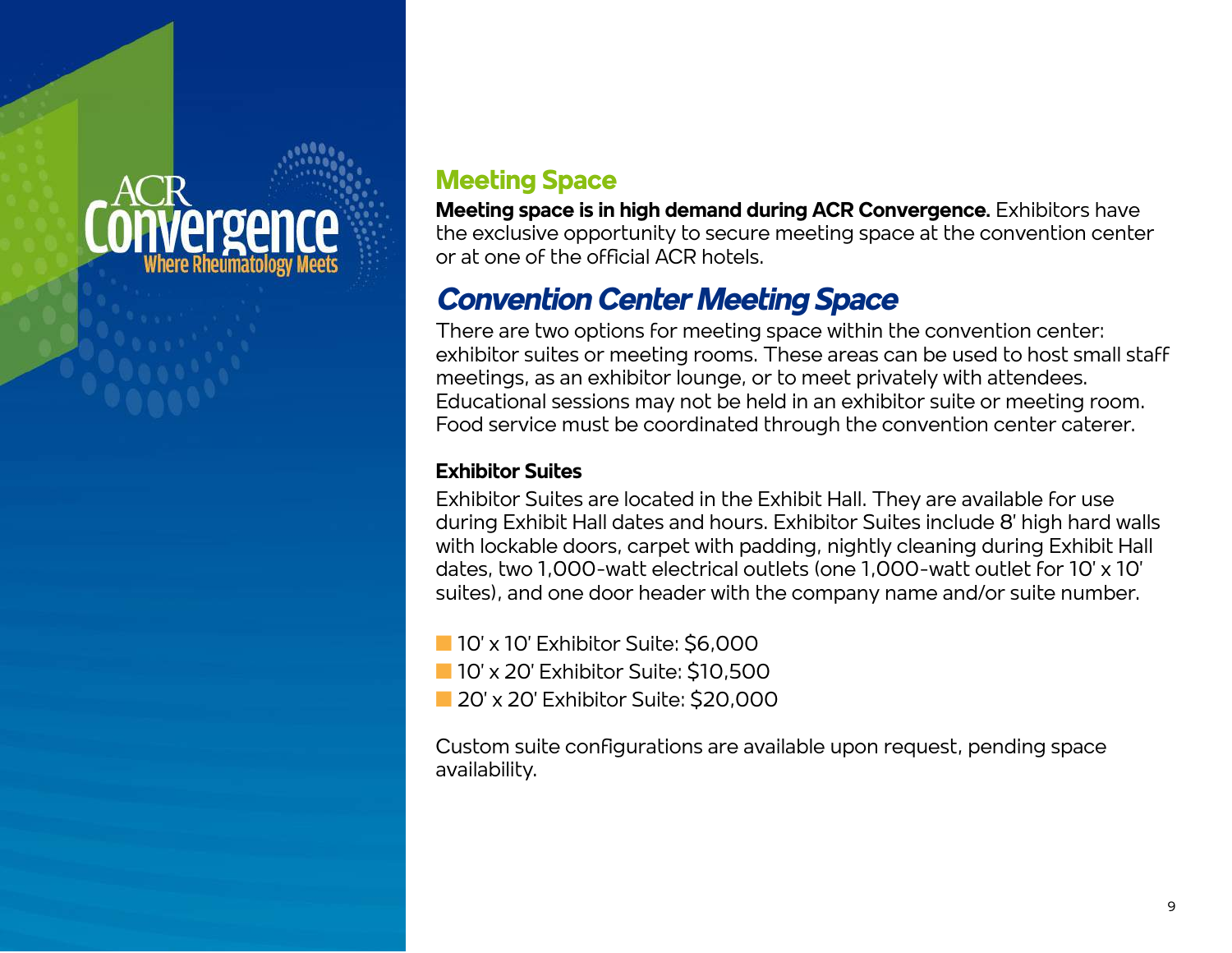# vergence

### **Meeting Room: \$35,000**

Meeting rooms are located throughout the convention center. They are available for use from Thursday, November 10–Monday, November 14. Meeting rooms include a lockable door, carpet, electrical outlets, tables and chairs, company name outside of the meeting room, and nightly cleaning. You can have one small table outside the meeting room for check-in. Meeting rooms are approximately 800 square feet.

### *Meeting Space at Official ACR Hotels*

Meetings and events organized by exhibitors and held in conjunction with ACR Convergence are considered affiliate events. All events must be approved by the ACR. Complete information on affiliate events can be found on the **[ACR website](https://www.rheumatology.org/Corporate-Relations/Affiliate-Events)**.

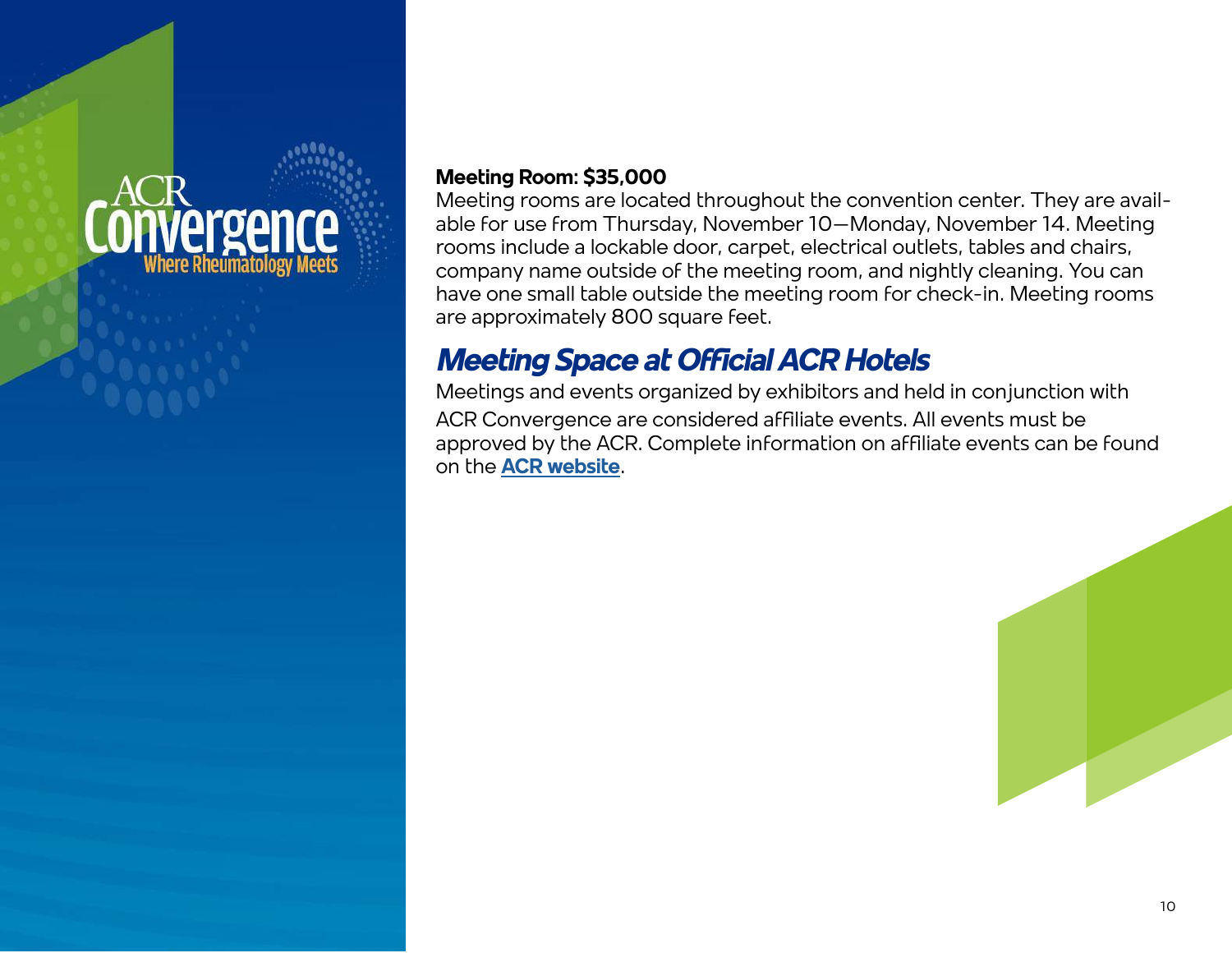### *IPTEPIT*

### **Industry-Supported Sessions** *In-Person and Virtual Education Opportunities*

**The ACR provides several ways** for your company to reach a rich spectrum of rheumatology professionals, including clinicians, researchers, and educators from around the world. Our mix of virtual and in-person options can help you extend your reach to our virtual audience and extend the life of your content with on-demand availability.

### **Innovation Theater Sessions** *(In Person)* **| \$45,000**

Unique to our in-person event, exhibitors may opt to sign up for 45-minute live sessions in two Innovation Theaters in Halls B and C at the Pennsylvania Convention Center. Each theater seats 175 people and offers five 45-minute, non-CME presentations per day. The ACR provides snacks and boxed lunches to help increase attendee participation in the theaters. Additional benefits include complimentary A/V setup and lead retrieval.

**Innovation Theater Upgrade Package | (\$15,000)** allows you to stream your Innovation Theater presentation to your exhibit booth or to the ACR virtual meeting platform for the benefit of our virtual attendees.

Visit the **[ACR Industry Session information](https://www.rheumatology.org/Annual-Meeting/Industry-Engagement/Industry-Supported-Sessions)** page for more details about the Innovation Theater Sessions.

#### **Industry-Supported Symposia** *(In Person)* **| \$70,000 (Saturday–Monday) \$45,000 (Tuesday)**

In-person Industry-Supported Symposia are designed to provide important education to meeting participants. These sessions have proved to be an extremely effective engagement method during our in-person meetings. Applicants may select 60-minute, 90-minute, or 120-minute segments during times set aside for Industry-Supported Symposia on Saturday, November 12–Tuesday, November 15. Presentation content may be company-directed, non-CME or may offer CME or MOC.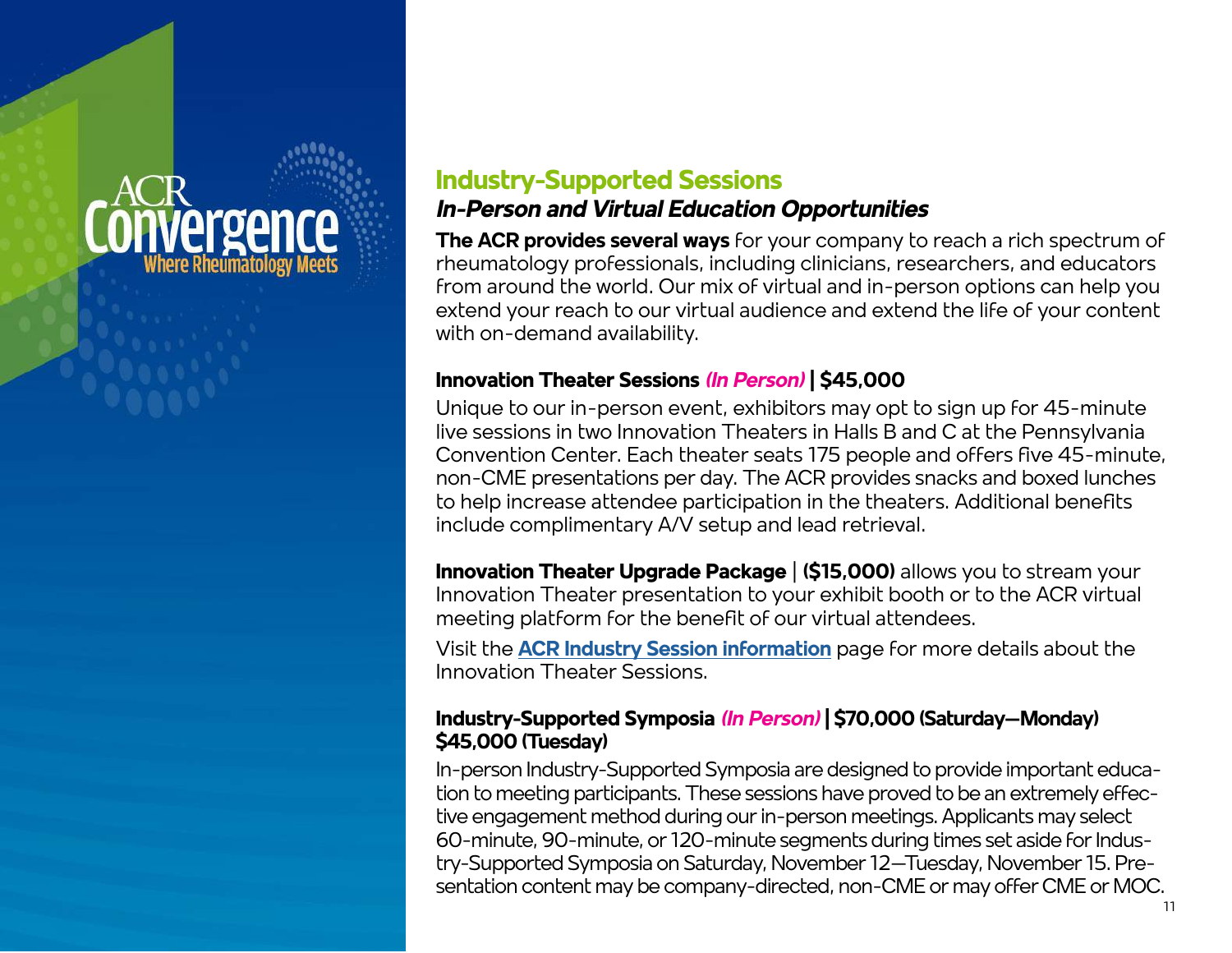### **Terger**

### *Available times for in-person and virtual symposia include:*

- Saturday, November 12, 6:30–8:30 PM<sup>\*</sup> (Corporate Roundtable Donors only)
- Sunday, November 13, 6:30–8:30 PM<sup>\*</sup> (Corporate Roundtable Donors only)
- Monday, November 14, 7:30–8:30 AM and 7:30–9:00 PM
- Tuesday, November 15, 7:00–9:30 AM

*\*Sessions on these days may begin after 6:30 PM, but should conclude no later than 8:30 PM.* 

### **Industry-Supported Symposia** *(Virtual)* **| \$60,000**

Virtual Industry-Supported Symposia give your company the opportunity to host a session that is 60–120 minutes long. Twenty-six industry sessions were held during ACR Convergence 2021, with a total of 3,300 unique participant check-ins.

Visit the **[ACR Industry Session information](https://www.rheumatology.org/Annual-Meeting/Industry-Engagement/Industry-Supported-Sessions)** page for additional details about securing an Industry-Supported Symposium.

### **Mini-Sessions** *(Virtual)* **|** *Unlimited opportunities* **| \$15,000**

Mini-sessions allow you to share a 30-minute, prerecorded industry program with virtual meeting participants. Presenters will have the opportunity to engage with participants through text chat. Over 1,600 attendees engaged with the 2021 Mini-Sessions. This year's Mini-Sessions will launch on the day that the virtual meeting platform goes live, affording you nearly a week of extended pre-event visibility.

### **Lightning Talks** *(Virtual)* **|** *Unlimited opportunities* **| \$5,000**

Lightning Talks are 5-minute, prerecorded talks on different topics, chosen and recorded by the presenting company. Presenters will have the opportunity to engage with participants through text chat. In 2021, Lightning Talks marked 2,200 total check-ins. This year's Lightning Talks will launch on the day that the virtual meeting platform goes live, affording you additional pre-event visibility.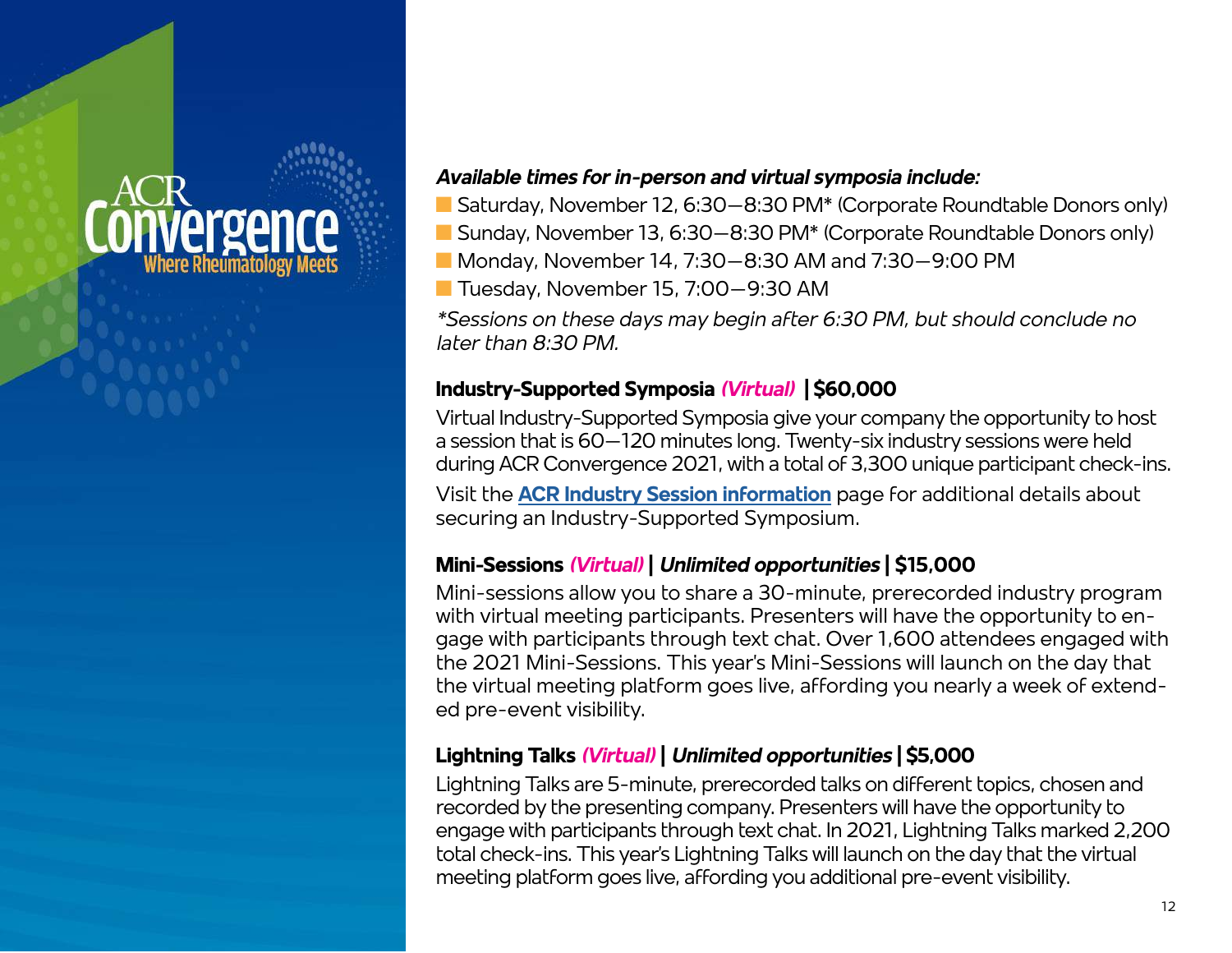# **Terger**

### **Sponsorship and Advertising Opportunities**

**Welcome attendees back to ACR Convergence** and make your presence known by supporting one of the many sponsorship and advertising opportunities offered throughout the meeting. These opportunities were designed to help increase your corporate visibility at the meeting, raise awareness of your current product offerings, and drive attendees to your booth.

The ACR works with TriStar Event Media to offer a variety of advertising opportunities that will engage your audience at every step of the attendee journey.

Visit the **[ACR Support and Advertising](https://www.rheumatology.org/Annual-Meeting/Industry-Engagement/Support-and-Advertising)** page for additional details about securing a sponsorship or advertising.

### **Registration**

- **Exhibitor registration will open on Friday, July 8.** You will receive an email when it opens with a link to the registration site.
- **n All exhibitor personnel must be registered** with Convention Management Resources (CMR). This includes booth representatives, agency personnel, I&D staff staying through the entire conference, and anyone else needing access to the Exhibit Hall.
- **Each registered in-person attendee** will need to review and attest to the COVID-19 Addendum and COVID-19 Attestation, Waiver and Release. Once on-site, attendees should be prepared to show proof of vaccination. Details, including full instructions on how to provide proof of vaccination, will be shared as we get closer to the meeting dates. This policy is subject to change.
- **Each exhibitor will receive five registrations** per 10' x 10' booth. Additional badges can be purchased for \$75 per badge.
- **Exhibitor badges will allow access** to attend the Poster Hall and scientific sessions, provided space is available.
- **n Attendees with an exhibitor badge** are NOT eligible to receive CME credit. To receive CME credit, you must register as a scientific attendee.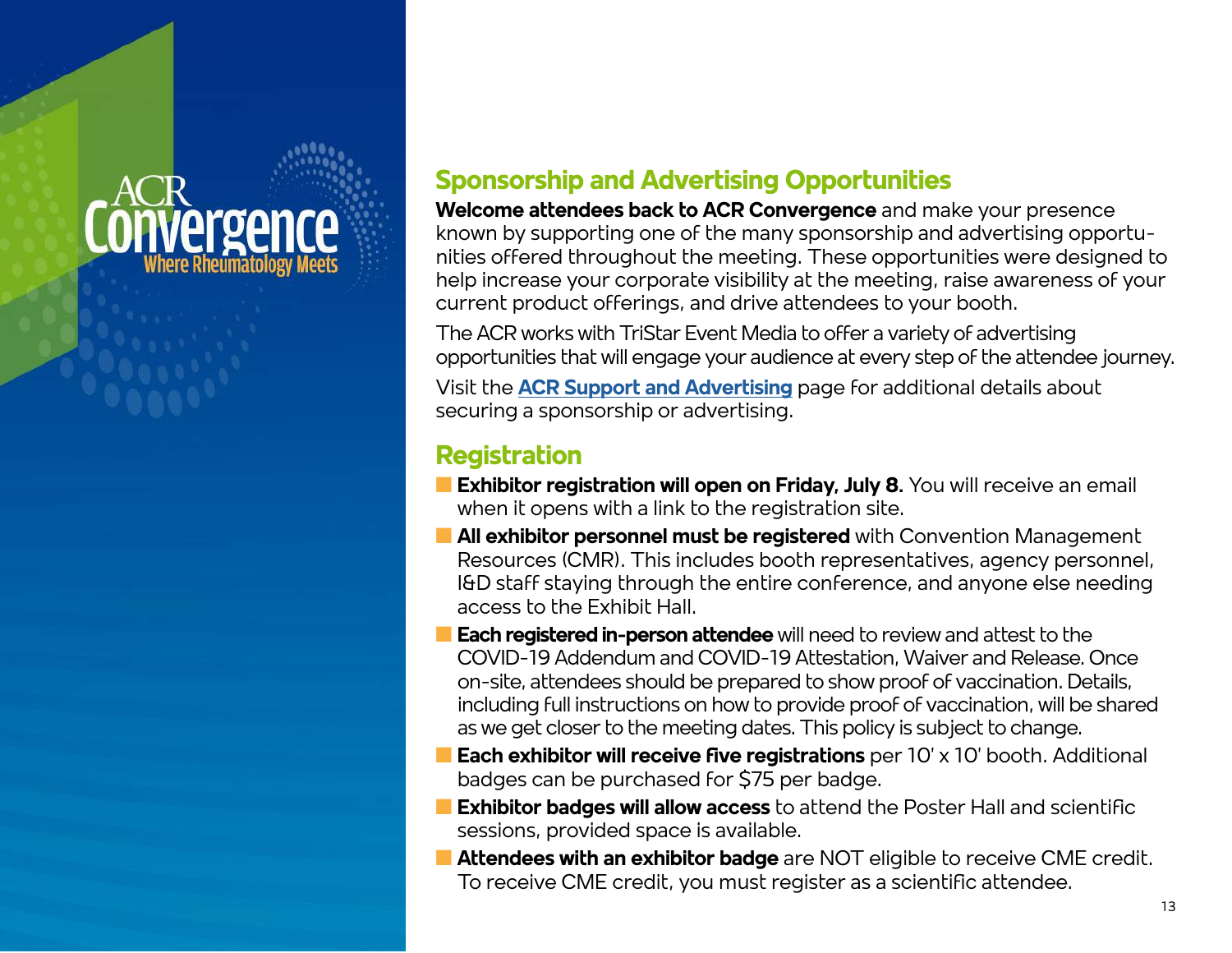### **Vergence Nhere Rheumatology Meets**

### **Housing**

**Convention Management Resources (CMR)** will handle exhibitor housing for the meeting. You can submit your **housing application** online starting Friday, April 15. More information about exhibitor housing can be found on the **[ACR website.](https://www.rheumatology.org/Annual-Meeting/Industry-Engagement/Exhibitor-Information)**

### **ACR Corporate Relations Team**

#### **Exhibits, Sponsorships & Industry-Supported Sessions**

Kelli Wondra 404-633-3777, ext. 380 [kwondra@rheumatology.org](mailto:kwondra%40rheumatology.org?subject=)

#### **Exhibit & Sponsorship Sales** Stacey Chandler

404-633-3777, ext. 336 [schandler@rheumatology.org](mailto:schandler%40rheumatology.org?subject=)

#### **General Inquiries** [exhibits@rheumatology.org](mailto:exhibits%40rheumatology.org?subject=) [rheumatology.org/Annual-Meeting/](https://www.rheumatology.org/Annual-Meeting/Industry-Engagement) [Industry-Engagement](https://www.rheumatology.org/Annual-Meeting/Industry-Engagement)

**Decorator & Material Handling Contractor Shepard** 404-720-8600 [orders@shepardes.com](mailto:orders%40shepardes.com?subject=)

#### **ACR Housing & Registration**

Convention Management Resources 800-990-2446 or 415-979-2286 Housing: [acrhousing@cmrus.com](mailto:acrhousing%40cmrus.com?subject=) Exhibitor registration: [acrexhib@cmrus.com](mailto:acrexhib%40cmrus.com?subject=)

#### **Advertising**

**TriStar** Hilary Bair, Senior Media Strategist 913-491-4200 [hbair@tristarpub.com](mailto:hbair%40tristarpub.com%20?subject=)